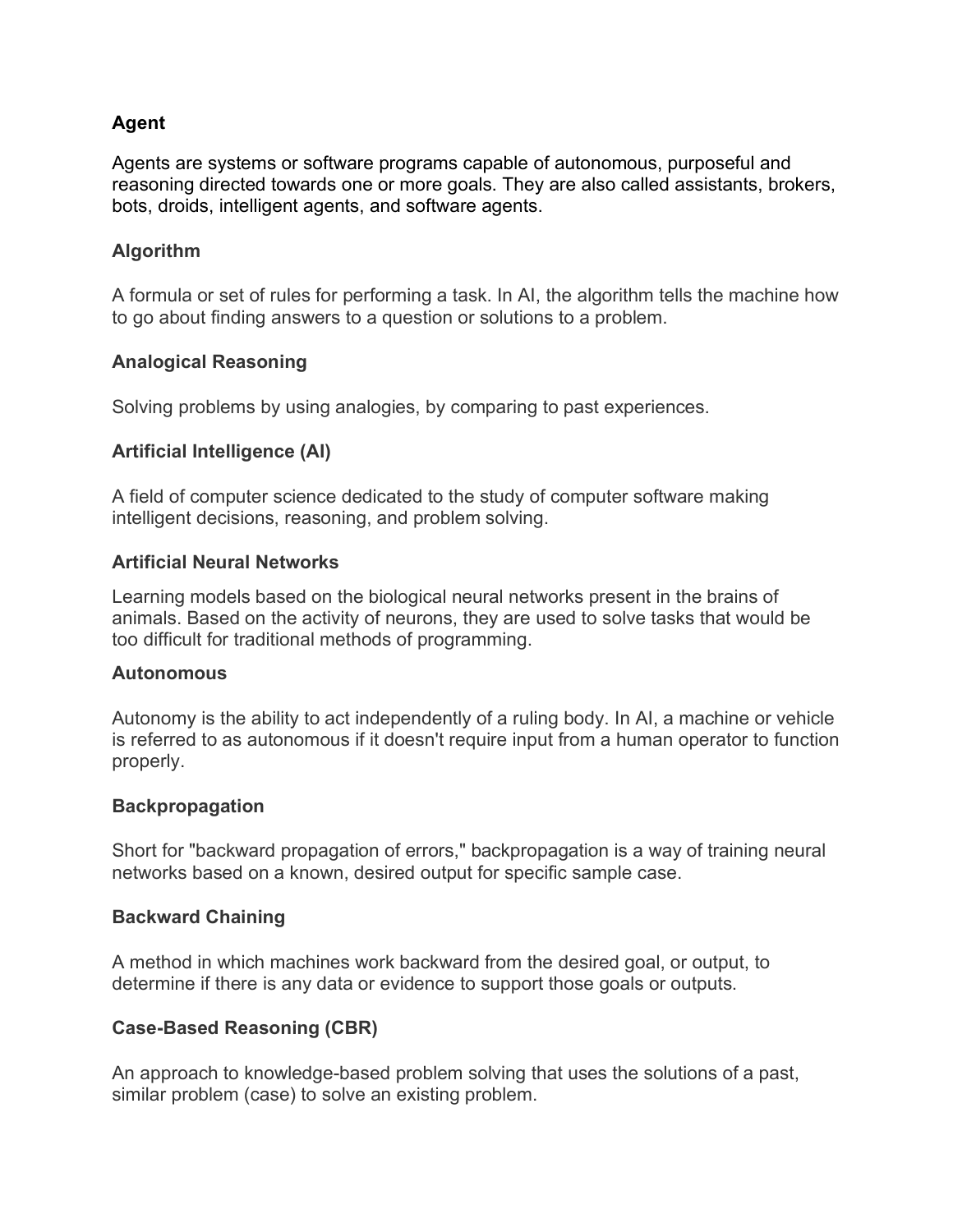# **Clustering**

A method of unsupervised learning and common statistical data analysis technique. In this method, observations that show similarities to each other are organized into groups (called clusters).

## **Data**

Any collection of information converted into a digital form.

## **Data mining**

The process by which patterns are discovered within large sets of data with the goal of extracting useful information from it.

#### **Decision Model**

A model that uses prescriptive analytics to establish the best course of action for a given situation. The model assesses the relationships between the elements of a decision to recommend one or more actions. It may also predict what should happen if a certain action is taken.

#### **Deep learning**

A subset of Machine Learning in which Artificial Neural Networks are "layered", combined with plenty of computing power, and given a large measure of training data to create extremely powerful learning models capable of processing data.

## **Environment**

It is the part of real or computational world inhabited by the agent.

#### **Forward chaining**

A situation where an AI system must work "forward" from a problem to find a solution. Using a rule-based system, the AI would determine which "if" rules it would apply to the problem.

#### **Heuristics**

These are rules drawn from experience used to solve a problem more quickly than traditional problem-solving methods in AI. While faster, a heuristic approach typically is less optimal than the classic methods it replaces. It is the knowledge based on Trialand-error, evaluations, and experimentation.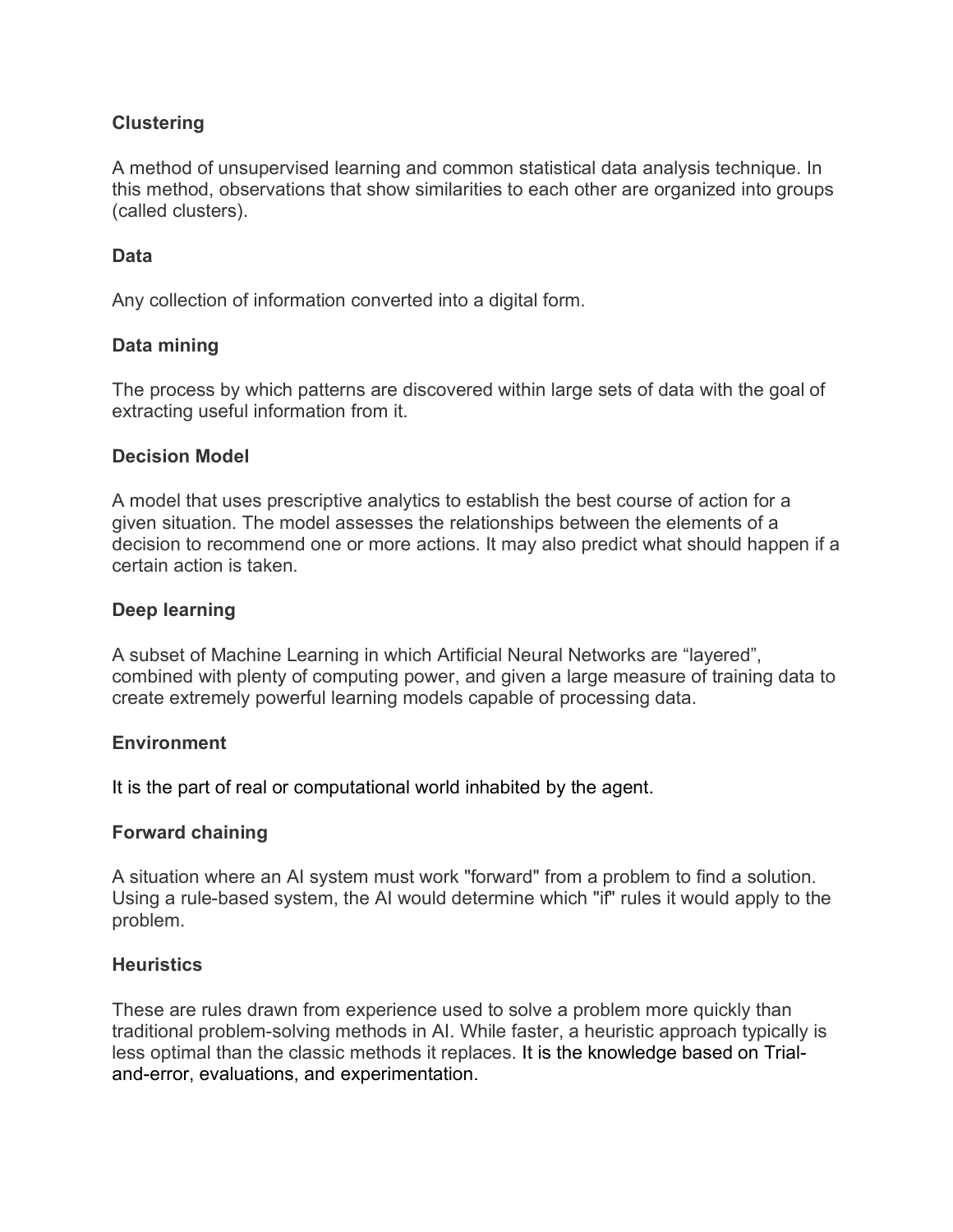## **Inductive Reasoning**

In AI, inductive reasoning uses evidence and data to create statements and rules. The ability to derive key generalized conclusions or theories by analyzing patterns in a large data set.

# **Machine Learning**

A field of AI focused on getting machines to act without being programmed to do so. Machines "learn" from patterns they recognize and adjust their behavior accordingly.

## **Natural language processing (NLP)**

The ability of computers to understand, or process natural human languages and derive meaning from them. NLP typically involves machine interpretation of text or speech recognition.

# **Overfitting**

A machine learning problem whereby an algorithm is unable to discern information relevant to its assigned task from information which is irrelevant to its assigned task within training data. Overfitting therefore inhibits the algorithm's predictive performance when dealing with new data.

## **Parameter**

Any characteristic that can be used to help define or classify a system such as as event, thing, person, project or situation. In AI, parameters are used to clarify exactly what an algorithm should be seeking to identify as important data when performing its target function.

## **Percepts**

It is the format in which the agent obtains information about the environment.

# **Planning**

A branch of AI dealing with planned sequences or strategies to be performed by an AIpowered machine. Things such as actions to take, variable to account for, and duration of performance are accounted for.

## **Predictive Analytics**

The act of analyzing current and past data to look for patterns that can help make predictions about future events or performance.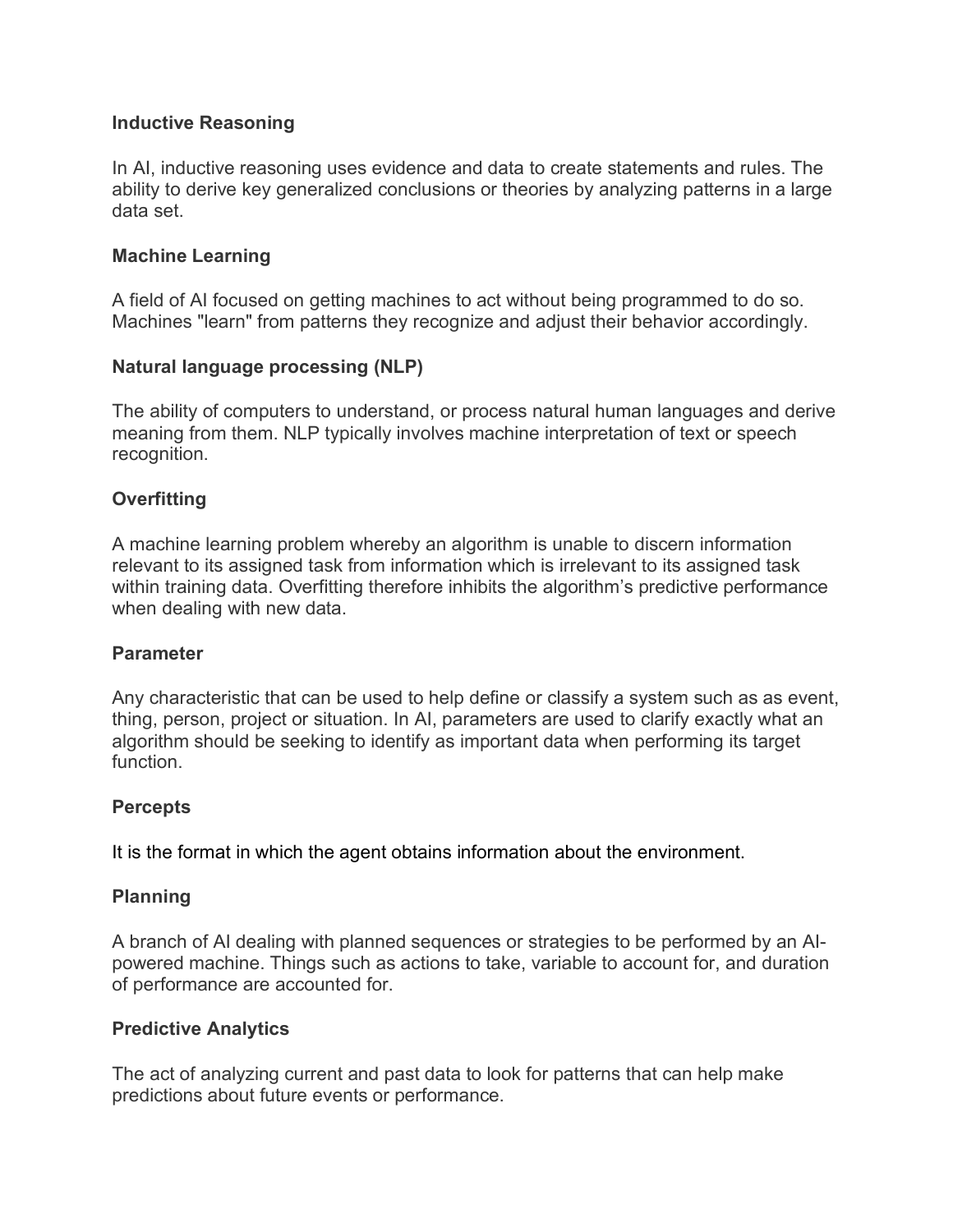# **Pruning**

The use of a search algorithm to cut off undesirable solutions to a problem in an AI system. It reduces the number of decisions that can be made by the AI system.

## **Regression**

A statistical measure used to determine the strength of the relationships between dependent and independent variables.

## **Rule**

It is a format of representing knowledge base in Expert System. It is in the form of IF-THEN-ELSE.

## **Strong AI**

An area of AI development that is working toward the goal of making AI systems that are as useful and skilled as the human mind.

## **Target Function**

The specific task an AI or learning machine has been designed and programmed to complete.

## **Task**

It is the goal the agent is tries to accomplish.

## **Test Data Set**

In machine learning, the test data set is the data given to the machine after the training and validation phases have been completed. The test data set is used to check the performance characteristics of the algorithms produced after the completion of the first two phases when presented with unknown data. This will give a good indication of the accuracy, sensitivity and specificity of the algorithm's predictive powers.

## **Training Data Set**

In machine learning, the training data set is the data given to the machine during the initial "learning" or "training" phase. From this data set the machine is meant to gain some insight into options for the efficient completion of its assigned task through identifying relationships between the data.

## **Turing test**